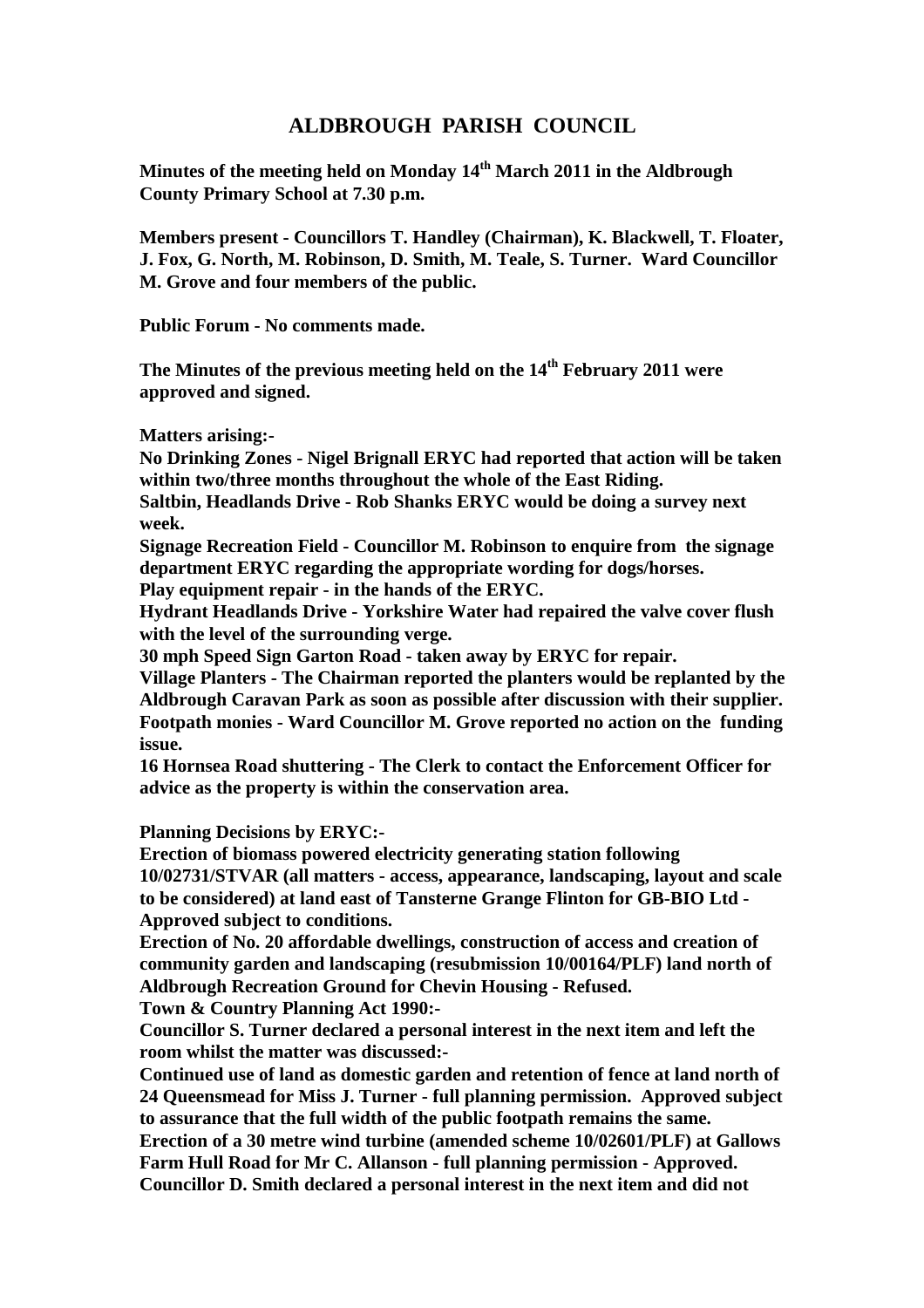**take any part in the discussion:-**

**Erection of a dwelling at land south of 9 Ash Grove Aldbrough for Kemp Developments - full planning permission. Decision deferred until the next Parish Council meeting with the consent of the ERYC.**

| Minutes 10/02/11 - filed/Noticeboard           |
|------------------------------------------------|
| <b>Village Taskforce Developments- noted</b>   |
| <b>Walkabout due 2012</b>                      |
| <b>Local Development Framework/Localism</b>    |
| <b>Bill - noted and filed</b>                  |
| <b>Statement - Briefing session to be held</b> |
| in the Youth Club 24/03/11 2p.m. - 8 p.m.      |
| <b>Update March 2011 - noted and filed</b>     |
| <b>February Report - noted and filed</b>       |
| <b>May Elections - Councillors to return</b>   |
| <b>Nomination Forms either to the Clerk or</b> |
| personally to ERYC between 25/03/11 -          |
| 6/4/11. Electors numbers to be obtained        |
| from the Clerk - Register of Electors 2011.    |
|                                                |

**Parish Council Accounts:-**

**Community Account No. 40100080 £1,083.76. Business Money Manager 11081640 £8,222.73. Poor fields - Treasurer Account 101000100 £401.14. Business Money Manager 01081683 £6,363.40.**

**BCTV account £1,740.00 for maintenance of recreation field trees to be paid when the work is completed. Remaining balance from the funding to be retained in the Business Money Manager Account 11081640 for future maintenance.**

**Any other business:-**

**The Chairman thanked Councillor D. Smith for standing in for him on the occasion of the grand opening of the Londis Shop.**

**Councillor D. Smith volunteered to take over the running of the Parish Council website and as a result it would not be part of the new Clerk's responsibilities. Councillor T. Floater mentioned the hinge clapping post was broken at the entrance to the allotments. Councillor S. Turner to inspect and authorise HAPS to repair both posts. Streetscene to be contacted regarding the footpath up to the cemetery with weeds, overgrown trees, etc.**

**Councillor M. Robinson reported the catch on the cemetery gate. Councillor G.North volunteered to repair.**

**The Chairman commented that the water hydrants up Seaside Road were laid down from their original upright position and the bus stop sign opposite the Crescent was in the bottom of the dyke again.**

**Councillor M. Teale reported that the Aldbrough Keep Tidy Group had collected 17 bags of rubbish from the footpath bridge. Councillor G. North stated that he would sort out the scrap metal on his property.**